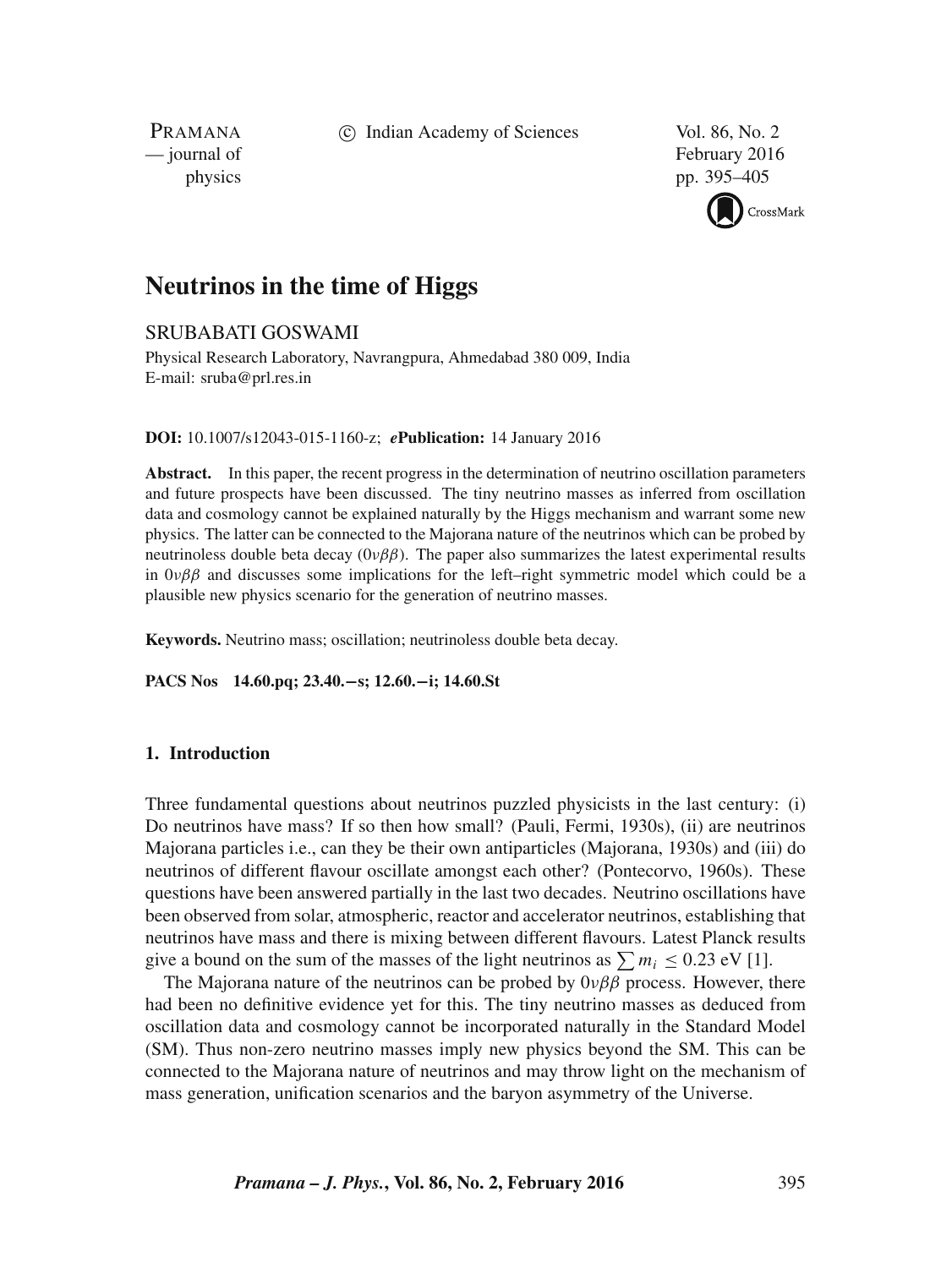#### **2. Three-flavour neutrino oscillation**

Neutrino oscillation is a quantum mechanical interference phenomenon in which neutrinos change flavour after passing through a long distance. This is possible if neutrinos have mass and mixing. In this case, the eigenstates of the propagation Hamiltonian are linear superposition of flavour or gauge eigenstates:  $v_{\alpha} = U_{\alpha i} v_i$ ; here *U* is the mixing matrix. For three neutrino flavours, the mixing matrix known as the PMNS matrix is given as

$$
U = \begin{pmatrix} c_{12} c_{13} & s_{12} c_{13} & s_{13} e^{-i\delta} \\ -c_{23} s_{12} - s_{23} s_{13} c_{12} e^{i\delta} & c_{23} c_{12} - s_{23} s_{13} s_{12} e^{i\delta} & s_{23} c_{13} \\ s_{23} s_{12} - c_{23} s_{13} c_{12} e^{i\delta} & -s_{23} c_{12} - c_{23} s_{13} s_{12} e^{i\delta} & c_{23} c_{13} \end{pmatrix} P, \qquad (1)
$$

where  $c_{ij} \equiv \cos \theta_{ij}$ ,  $s_{ij} \equiv \sin \theta_{ij}$  and  $\delta$  is the Dirac CP phase. The phase matrix  $P = \text{diag}(1, e^{i\alpha_2}, e^{i\alpha_3})$  contains the Majorana phases  $\alpha_2$  and  $\alpha_3$ . In neutrino oscillation probabilities these phases do not appear. For a neutrino of flavour  $v_\alpha$  and energy *E* travelling through a distance *L*, the probability of oscillation in vacuum from one flavour to another is given by

$$
P_{\alpha\beta} = \delta_{\alpha\beta} - 4 \sum_{i > j} \text{Re}(U_{\alpha i} U_{\beta i}^* U_{\alpha j}^* U_{\beta j}) \sin^2(\Delta_{ij})
$$
  
+2
$$
\sum_{i > j} \text{Im}(U_{\alpha i} U_{\beta i}^* U_{\alpha j}^* U_{\beta j}) \sin(2\Delta_{ij}).
$$
 (2)

In the above  $\Delta_{ij} = \Delta m_{ij}^2 L/4E$  and  $\Delta m_{ij}^2 = m_i^2 - m_j^2$ . For three neutrino flavours, the oscillation probabilities are governed by two independent mass squared differences. When neutrinos pass through matter then the interaction of the neutrinos with the electrons changes the mass, mixing and probability.

Evidences for three-flavour neutrino oscillation have come from solar, atmospheric, accelerator and reactor experiments. Below we summarize the main results obtained so far: (i) Results from SuperKamiokande experiment have confirmed oscillation of atmospheric neutrinos with  $\Delta m_{31}^2 \sim 10^{-3} \text{ eV}^2$ . The dominant mode is  $v_\mu \to v_\tau$  vacuum oscillation. Result from K2K, MINOS and T2K confirmed atmospheric neutrino oscillations using accelerator neutrinos. (ii) Results from the SNO solar neutrino experiment established the presence of  $v_\mu/v_\tau$  in the solar  $v_e$  flux, thus confirming the indications of disappearance of solar neutrinos observed in the Homestake, Gallex, SAGE, GNO and the Kamiokande and Superkamiokande experiments. The data can be explained by the socalled large mixing angle (LMA) MSW effect with  $\Delta m_{21}^2 \sim 10^{-4} \text{ eV}^2$ . Results from the KamLAND experiment confirmed the LMA solar neutrino oscillations using reactor neutrinos. Recently, a non-zero value for the mixing angle  $\theta_{13}$  is reported by T2K as well as reactor experiments Daya-bay, RENO and Double-CHOOZ [2,3]. For small values of  $\theta_{13}$  and  $\Delta m_{21}^2 \ll \Delta m_{31}^2$ , the two sectors are almost decoupled and approximate twogeneration scenario works well. For relatively larger values of  $\theta_{13}$  there can be subleading effects in solar and KamLAND as well as in atmospheric neutrinos. For the latter, enhanced matter effects can increase the  $v_e$  events. Long baseline accelerator data (K2K, MINOS, T2K) are sensitive mainly to  $\Delta m_{31}^2$ ,  $\theta_{23}$ ,  $\theta_{13}$ . Interplay between all these sectors are incorporated in the global analysis of world neutrino data [4–6]. The best-fit points and  $3\sigma$  ranges of oscillation parameters from [4] are given in table 1.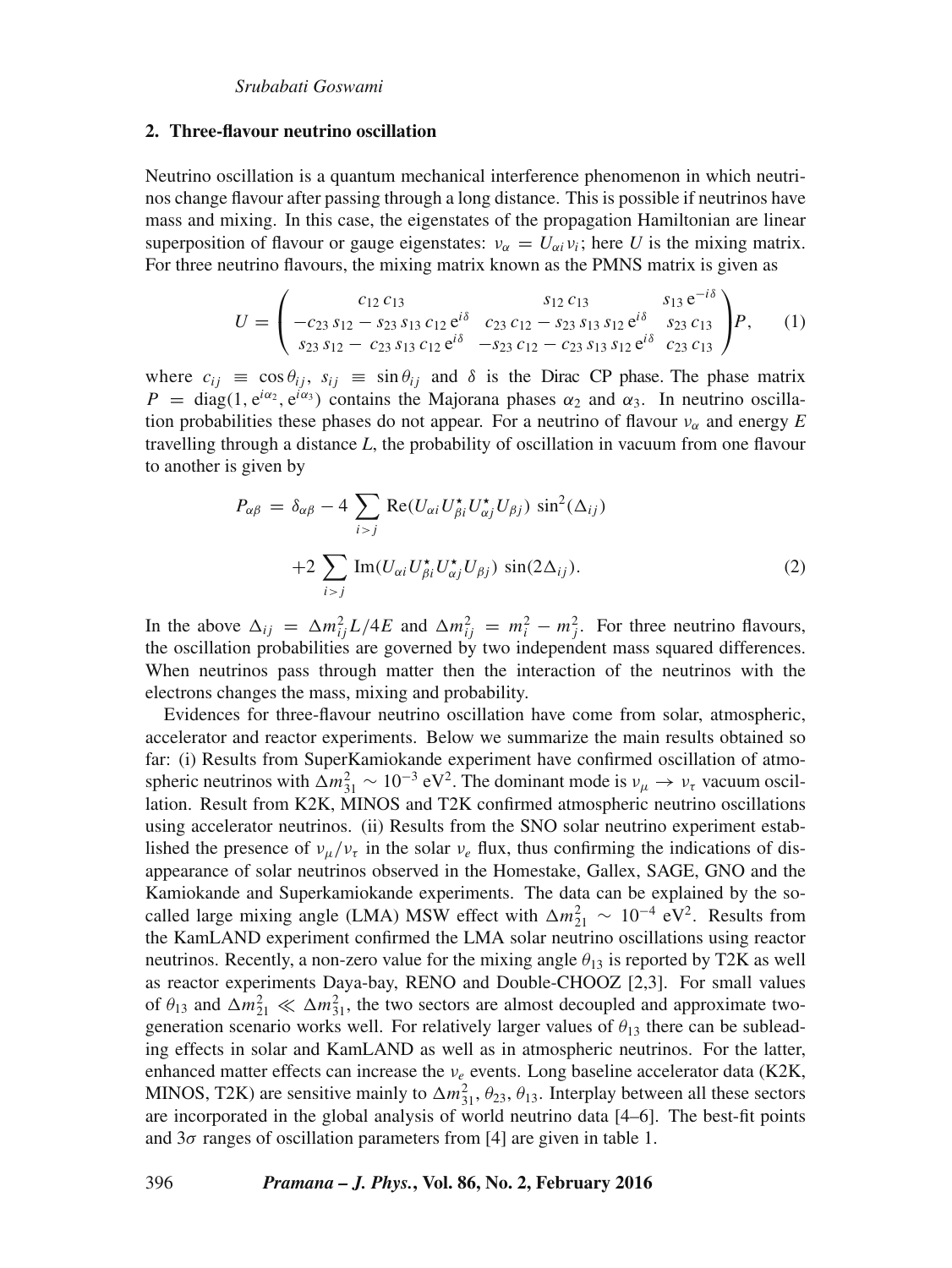| $\frac{\Delta m_{21}^2}{10^{-5} \text{ eV}^2}$ | $ \Delta m_{31}^2 $<br>$\sqrt{10^{-3} \text{ eV}^2}$ | $\sin^2 \theta_{12}$      | $\sin^2 \theta_{23}$                                        | $\sin^2 \theta_{13}$ | $\delta$ CP/ $\circ$ |
|------------------------------------------------|------------------------------------------------------|---------------------------|-------------------------------------------------------------|----------------------|----------------------|
| $7.50^{+0.19}_{-0.17}$                         | $0.304^{+0.012}_{-0.012}$ (NH)                       | $2.458^{+0.002}_{-0.002}$ | $0.451^{+0.001}_{-0.001}$ (NH) $0.0219^{+0.0010}_{-0.0011}$ |                      | $251^{+67}_{-59}$    |
|                                                | $-2.448^{+0.047}_{-0.047}$ (IH)                      |                           | $0.577^{+0.027}_{-0.035}$ (IH)                              |                      |                      |

**Table 1.** The best-fit values along with  $1\sigma$  errors of neutrino oscillation parameters from global analysis of world neutrino data (from [4]).

The important unknowns that remain to be determined are: (i) the neutrino mass hierarchy or sgn( $\Delta m_{31}^2$ ) ( $\Delta m_{31}^2 > 0$  corresponds to normal hierarchy (NH) and  $\Delta m_{31}^2 < 0$ corresponds to inverted hierarchy (IH), (ii) the octant of  $\theta_{23}$ . Lower octant (LO) denotes  $\theta_{23}$  < 45°, while higher octant (HO) denotes  $\theta_{23} > 45^{\circ}$ , (iii) the value of the leptonic CP phases –  $\delta_{\rm CP}, \alpha_2, \alpha_3$ , (iv) the absolute neutrino mass scale and (v) the nature of neutrinos: Dirac or Majorana.

### **3. Future prospects**

The current-generation Superbeam experiments are: (i) T2K: with a baseline of 295 km from Tokai to Kamioka. The detector is the SuperKamiokande detector. Neutrino beam power is 0.75 MW with peak energy –  $E \sim 0.76$  GeV. It is already taking data [7] and has published the results in the neutrino mode. It has recently started its run in the antineutrino mode. (ii)  $NOvA$ : which has a baseline of 810 km from FNAL to Minnesota [8]. It uses the NuMI beam with a beam power of 0.7 MW and energy  $E \sim 1-3$  GeV. NOνA has started taking neutrino data and the first neutrino events have been observed in the far detector. Both these experiments use the off-axis technique to reduce the beam background.

The next-generation experiments include: (i) T2HK from J-PARC to Kamioka with a baseline of 295 km with a higher beam power of 1.6 MW as compared to T2K and using HyperKamiokande, which is the proposed successor of SuperKamiokande, as the detector [9]; (ii) LBNO for which one of the proposed configurations uses the CERN–Phyasalami baseline (∼2300 km) with a beam power of 0.77 MW and liquid argon time projection chamber detector [10]; (iii) LBNE which proposes to send neutrinos from FNAL to Homestake (∼1300 km) with a beam power of 0.7 MW [11]. Recently, there have been discussions to combine the expertize of the LBNE and LBNO Collaborations in one single long baseline neutrino facility which is named DUNE [12].

### **4. The hierarchy degeneracy and bimagic baseline**

The most useful channel to determine hierarchy, octant and  $\delta_{\rm CP}$  in the LBL experiments is the conversion probability from  $v_{\mu}$  to  $v_e(P_{\mu e})$ . However, the survival channel,  $P_{\mu\mu}$  also plays a role by improving the precision of  $\theta_{23}$  and  $|\Delta m_{31}^2|$ . For these experiments, neutrinos pass through the Earth's mantle and the constant density approximation holds good. In this approximation, the survival probability  $P_{\mu\mu}$  goes as  $\sim 1 - \sin^2 2\theta_{23} \sin^2 \Delta m_{31}^2 L/4E$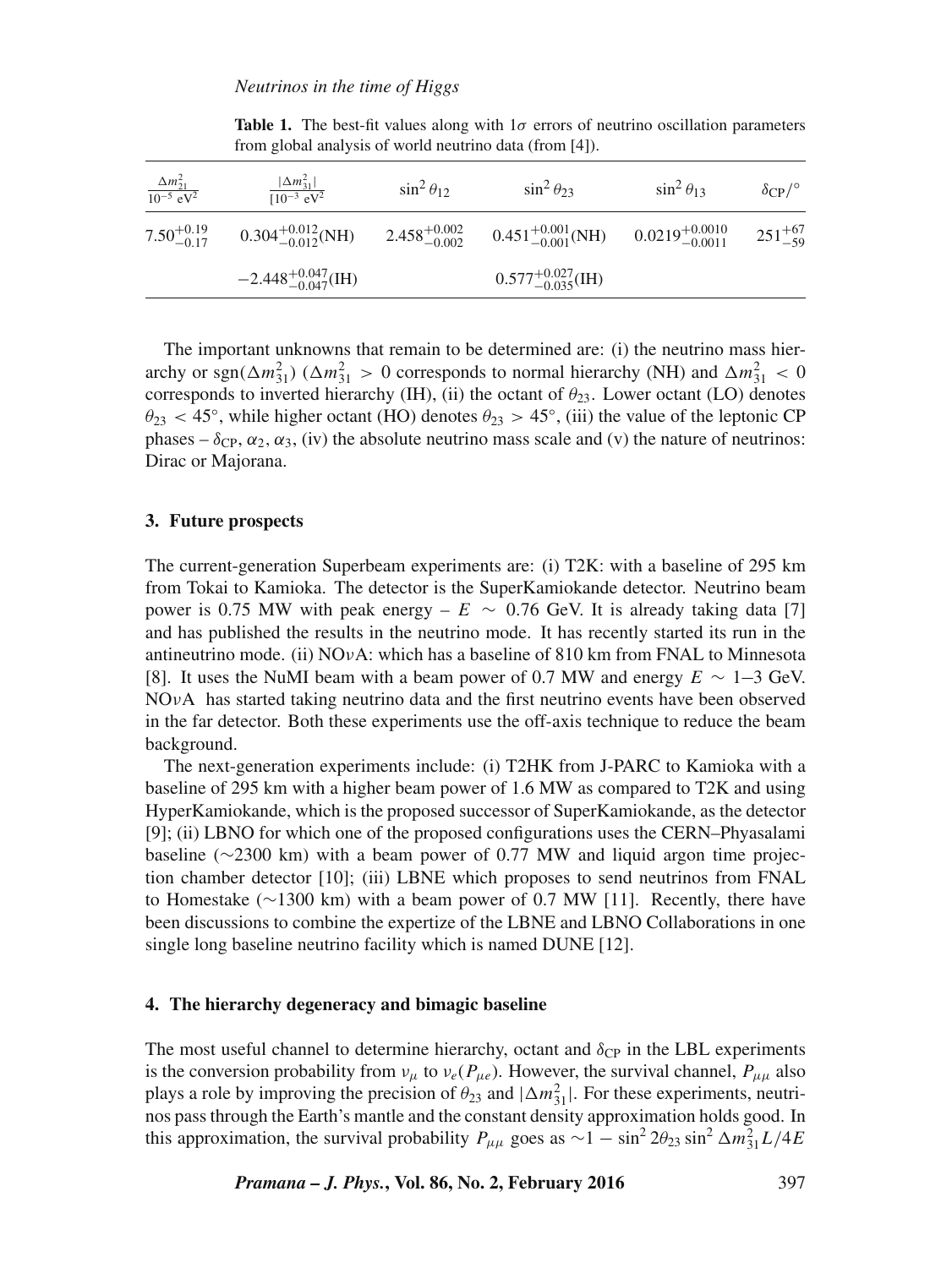to leading order. Hence this channel lacks sensitivity to  $sgn(\Delta m_{31}^2)$  and octant of  $\theta_{23}$ . To leading order there is no dependence on the CP phase  $\delta_{\rm CP}$  as well.

The conversion probability in constant density matter can be expressed in terms of small parameters  $\alpha = \Delta m_{31}^2 / \Delta m_{31}^2 \approx 0.04$  and  $\sin^2 \theta_{13} \sim 0.01$  as

$$
P_{\mu e} = 4s_{13}^2 s_{23}^2 \frac{\sin^2(A - 1)\Delta}{(A - 1)^2} + \alpha^2 \cos^2 \theta_{23} \sin^2 2\theta_{12} \frac{\sin^2 A \Delta}{A^2} + \alpha s_{13} \sin 2\theta_{12} \sin 2\theta_{23} \cos(\Delta + \delta_{CP}) \frac{\sin(A - 1)\Delta \sin A \Delta}{(A - 1)}.
$$
 (3)

The notations used are as follows:  $s_{ij}(c_{ij}) = \sin \theta_{ij}(\cos \theta_{ij})$ ;  $\Delta = \Delta m_{31}^2 L/4E$ ,  $A = VL/2\Delta$ ,  $V = \pm\sqrt{2}G_{\text{F}}n_e$  is the Wolfenstein matter term. The '+(−)' sign is for neutrino(antineutrino).  $n_e(x)$  denotes the ambient electron density. The antineutrino oscillation probability can be obtained by replacing  $\delta_{CP} \rightarrow -\delta_{CP}$  and  $V \rightarrow -V$ . Note that  $\Delta >$  (<)0 for NH(IH) for both neutrinos and antineutrinos. However, the matter term *A* is positive for NH and negative for IH for neutrinos while for antineutrinos, the sign of *A* gets reversed. Thus, matter effect induces hierarchy sensitivity in  $P_{\mu e}$ . However, the ignorance of the CP phase  $\delta_{CP}$  can lead to the hierarchy- $\delta_{CP}$  degeneracy [13].

Figure 1 shows the hierarchy sensitivity of the T2K and  $NOvA$  experiments as well as T2K+NO $\nu$ A following [14]. For T2K, we consider only neutrino run with total protons on target (pot) as  $8 \times 10^{21}$ , whereas for NOvA we consider three years of neutrino and three years of antineutrino run.

The figures show that if true hierarchy is NH then the lower half plane (LHP,  $-180° <$  $\delta_{CP}$  < 0) is favourable for determining hierarchy, whereas if true hierarchy is IH, the upper half plane (UHP,  $0 < \delta_{CP} < 180^{\circ}$ ) has better hierarchy sensitivity. Thus, the lack of knowledge of  $\delta_{CP}$  reduces the hierarchy sensitivity. Hierarchy sensitivity of NOvA is better than T2K because matter effects can develop as the baseline is longer. However, adding T2K and  $NOvA$  improves the hierarchy sensitivity showing the synergistic aspect between these experiments [14]. This is because, due to different baselines the wrong hierarchy regions occur for different values of  $\delta_{\text{CP}}$ . Even then,  $3\sigma$  hierarchy sensitivity



**Figure 1.** Hierarchy sensitivity of T2K, NO<sub>V</sub>A and their combination as a function of  $\delta_{\text{CP}}$  [14]. The left(right) panel is for NH(IH).

#### 398 *Pramana – J. Phys.***, Vol. 86, No. 2, February 2016**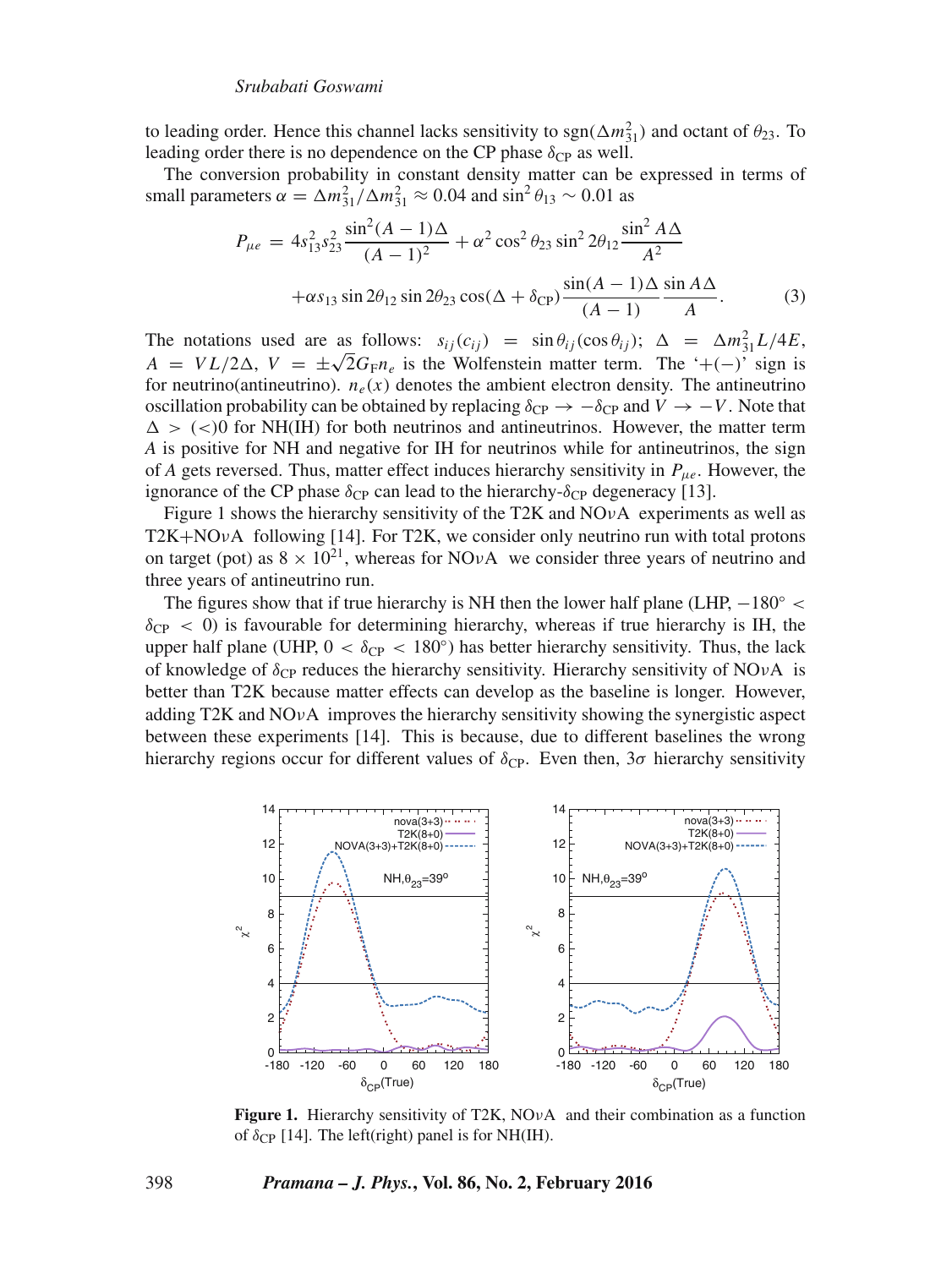is reached only for limited values of  $\delta_{CP}$ . These plots are generated using the Globes software [15].

An elegant way to overcome this problem was provided by noting that if the condition  $sin(A\Delta) \simeq 0$  is satisfied, then the CP-dependent term in  $P_{\mu e}$  vanishes. Consequently, the hierarchy- $\delta_{CP}$  degeneracy is also absent. The above condition implies  $\frac{1}{\sqrt{2}}$  $\frac{1}{2}G_{\mathrm{F}}n_{e}L=\pi$ giving  $L \simeq 7690$  km. Note that this condition is independent of neutrino parameters and energy and is valid if either NH or IH is the true hierarchy. This was termed as the magic baseline [16]. An experiment performed with neutrinos traversing this baseline can provide a clean measurement of hierarchy. Experiments like neutrino factories and  $\beta$ -beams capable of producing beams which can traverse such long distances were studied extensively for this purpose. However, one of the problems with this baseline is that it has no CP sensitivity. International Design Study of Neutrino Factory Group recommended another experiment at 4000 km for  $\delta_{CP}$  with  $E_{\mu} = 25$  GeV. For such very long baselines one requires high acceleration of the muons. Also one needs to take into consideration the  $1/r^2$  fall in flux. This led to the question: can there be a single experiment at a shorter baseline and lower muon energy which can determine both hierarchy and  $\delta_{\text{CP}}$ .

It was pointed out in [17] that the CP-dependent term in  $P_{\mu e}$  also goes to zero if the condition  $\sin[(1 - A)\Delta] = 0$  is satisfied. In that case  $P_{\mu e} \approx \mathcal{O}(\alpha^2)$  i.e., very small. Note that unlike the magic baseline this condition depends on the choice of true hierarchy through the term  $\Delta$ . Thus, one can demand that for one of the hierarchies there is no  $\delta_{CP}$ dependence in the probability, whereas for the other, the probability is maximum [17]. This generates two sets of conditions:

(i) No  $\delta_{CP}$  dependence in  $P_{\mu e}$  for IH and maxima for NH, i.e.,

$$
(1 + A)\Delta = n\pi (n > 0); \quad (1 - A)\Delta = (m - 1/2)\pi.
$$

Simultaneous solution to both is obtained for  $L = 2540$  km and  $E = 3.34$  GeV for  $n = m = 1$ .

(ii) No  $\delta_{CP}$  dependence in  $P_{\mu e}$  for NH and maxima for IH, i.e.,

 $(1 - A)\Delta = n\pi (n > 0);$   $(1 + A)\Delta = (m - 1/2)\pi.$ 

The solution to the above set of equations is also obtained for  $L = 2540$  km, but  $E = 1.9$ GeV for  $n = 1$ ,  $m = 2$  [18]. Thus, the 2540 km baseline has the magical property of having hierarchy sensitivity without CP dependence for both NH and IH though at different energies. The probability  $P_{\mu e}$  is shown in figure 2 [18] for 2540 km. It is seen that for  $E = 1.9$  GeV, the NH probability is independent of  $\delta_{CP}$  but IH probability is  $\delta_{\text{CP}}$ -dependent. Thus, there is  $\delta_{\text{CP}}$  sensitivity for IH near this energy. On the other hand, for  $E_{\text{IH}} = 3.3$  GeV, IH probability is independent of  $\delta_{\text{CP}}$  and non-overlapping with NH indicating strong hierarchy sensitivity. There is also CP sensitivity for NH. For antineutrinos, NH and IH will be interchanged. This baseline was termed as the bimagic baseline [18]. Lowest bimagic baseline is at ∼2540 km. Higher values of *n, m* imply lower *E* to satisfy the condition of no CP dependence, which implies a lower flux and lower efficiency.

Figure 3 shows the hierarchy sensitivity of the proposed experiments LBNE (∼1300 km) and LBNO ( $\sim$ 2290 km) as a function of  $\delta_{CP}$  by assuming IH as the true hierarchy.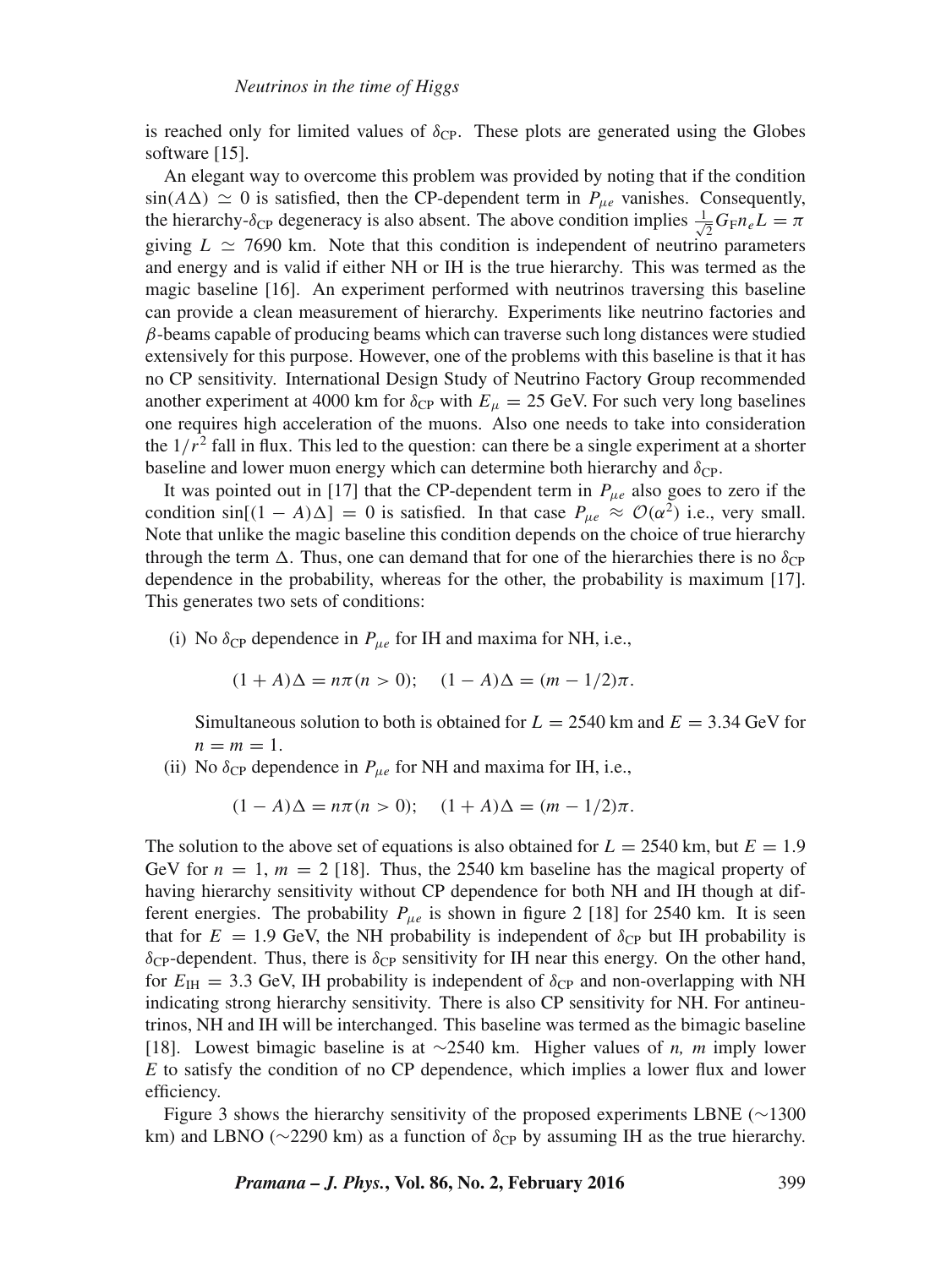

**Figure 2.**  $P_{\mu e}$  vs. energy for 2290 km baseline length. The hatched region denotes variation over  $\delta_{CP}$  [18].



**Figure 3.** Hierarchy sensitivity of LBNE and LBNO as a function of  $\delta_{CP}$  for IH. Also shown are the hierarchy sensitivity of ICAL as well as combined hierarchy sensitivity.

We assume an exposure of  $7.5 \times 10^{21}$  pot-kt and use the latest fluxes. The figure shows that LBNE can achieve more than  $3\sigma$  sensitivity for favourable values of  $\delta_{\rm CP}$ . However, LBNO can reach  $5\sigma$  level for favourable  $\delta_{CP}$  values, while  $3\sigma$  is reached even for unfavourable δ<sub>CP</sub> values. LBNE(LBNO) + T2K + NOνA reach >3(4)σ hierarchy sensitivity for δ<sub>CP</sub> in LHP, while for upper half plane it can reach upto  $5(6)\sigma$ . Exceptional hierarchy sensitivity of LBNO is due to its proximity to bimagic baseline.

# **5. Can atmospheric neutrinos help?**

Atmospheric neutrinos are produced by the interaction of cosmic rays with the air molecules. They provide a broad range of  $L/E$  band (∼1 to 10<sup>5</sup> km/GeV). The longer baseline allows matter effects to develop. Atmospheric neutrino flux consists of both neutrinos and antineutrinos.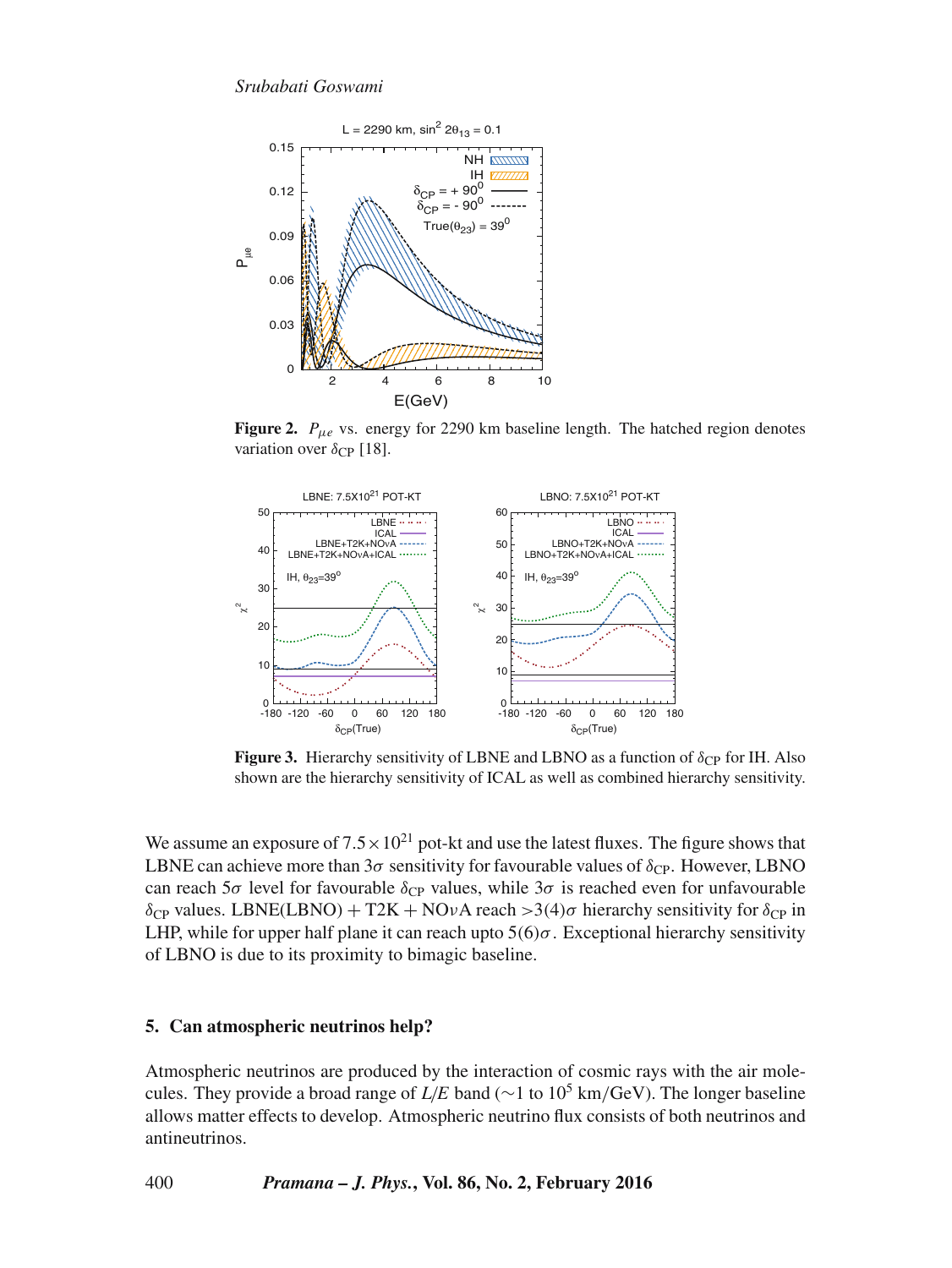

**Figure 4.** Hierarchy sensitivity of INO as a function of run-time. Also shown are the combined sensitivity with T2K and  $NOvA$  [23].

Several atmospheric neutrino detectors are planned/proposed. This includes: (i) A 50– 100 kt magnetized iron calorimeter (ICAL) detector pursued by the India-based neutrino observatory (INO) [19]. The hallmarks are excellent muon energy measurement, direction reconstruction and charge discrimination capability. It can also determine the neutrino energy through hadron shower reconstruction. (ii) Megaton water Cerenkov detectors like HyperKamiokande (HK) [9] which is a successor or SK and MEMPHYS [20]. These do not have charge identification capability. However, the large volume and ability to detect both electron and muon events are the advantages. (iii) Multimegaton ice detectors, which also use the Čerenkov technology. Examples are PINGU pursued by the IceCube Collaboration [21]. (iv) There are also studies of detectors using liquid argon time projection chamber for detecting atmospheric neutrinos [22].

In this paper, we concentrate on the ICAL detector of the INO Collaboration. In figure 4 we show the hierarchy sensitivity of ICAL experiment using 50 kt detector volume. The analysis is done using information on muon energy and zenith angle and hadron energy [23]. The figure also shows the combined sensitivity of  $T2K+NQ\nu A$  and INO. It is seen that the combined hierarchy sensitivity is much better. This plot is for  $\delta_{CP} = 0$ .

In figure 3, we also show the hierarchy sensitivity of ICAL as a function of  $\delta_{\text{CP}}$ . It is seen that there is no  $\delta_{CP}$  dependence. This is expected as the dominant channel is  $P_{\mu\mu}$ . Also, as neutrinos come from all directions, the angular resolutions smear out the  $\delta_{\text{CP}}$ dependence [26]. However, the figure shows that when the information from ICAL is added to that of T2K,  $NOvA$  and LBNE/LBNO then the combined hierarchy sensitivity improves [24,25].

This synergy can also play a role in CP discovery  $\chi^2$  which is defined as  $\Delta \chi^2$  =  $\chi^2$ ( $\delta_{\rm CP}^{\rm true}$ ) –  $\chi^2$ ( $\delta_{\rm CP}^{\rm test}$ In figure 5a, we show the CP discovery potential of the T2K+NOvA for true hierarchy as NH and for different values of true  $\theta_{23}$ . It is seen that in the unfavourable region, the CP discovery potential is much worse for lower values of  $\theta_{23}$ . This is due to hierarchy- $\delta_{CP}$  degeneracy. In figure 5b, we show the effect of the addition of the ICAL data to T2K+NOvA. It is seen that after adding this,  $3\sigma$ sensitivity is possible in the wrong hierarchy region for  $\theta_{23} = 39^\circ$  also. For  $\theta_{23} = 51^\circ$ , because of higher hierarchy sensitivity, the wrong hierarchy solution does not come with  $T2K+NOvA$ . Therefore, ICAL does not help in this. Thus, for unfavourable parameter values, the first hint of CP violation can come after adding ICAL data to T2K+NOνA [26].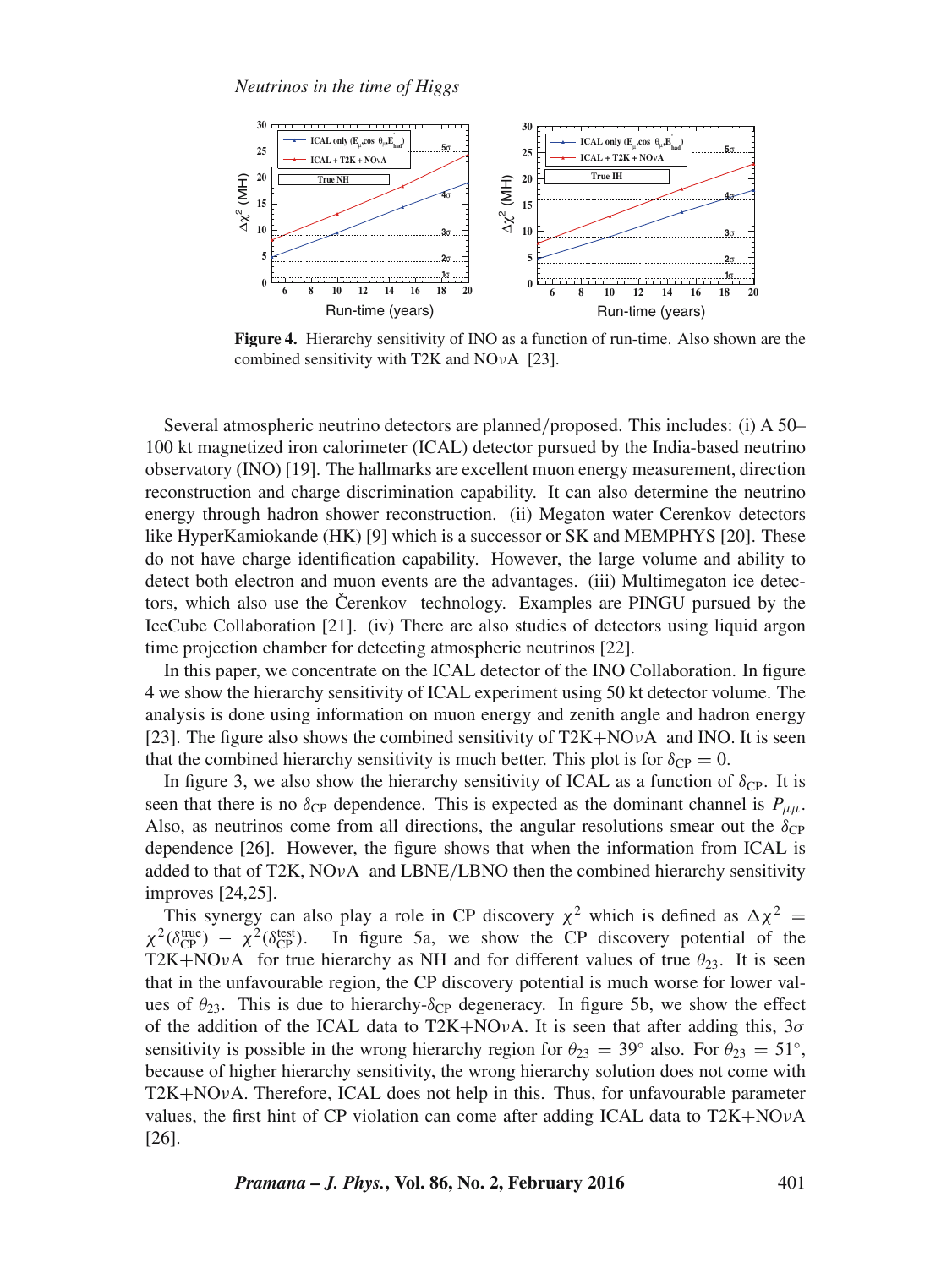

**Figure 5.** CP sensitivity of (**a**) T2K+NOνA and (**b**) T2K+NOνA+ICAL [26].

### **6. Neutrinoless double beta decay**

The key issues to be addressed in connection with neutrino masses and mixing are: (i) why are these much smaller than the quark and charged lepton masses and (ii) why are there two large and one small mixing angles unlike in the quark sector where all mixing angles are small. The most natural explanation for smallness of neutrino masses come from see-saw mechanism which relates this to some new physics at a high scale. This new physics may be due to some heavy field present at a high scale  $\Lambda$ . Tree-level exchange of this heavy particle can give rise to an effective dimension 5 operator at low scale  $\mathcal{L} =$  $\kappa_5 l_L l_L \phi \phi$ ,  $\kappa_5 = \gamma_{\kappa}/\Lambda$ . This operator violates lepton number by two units signifying that neutrinos are Majorana particles. The mass of this new particle is <sup>∼</sup>10<sup>15</sup> GeV to generate neutrino masses  $\sim \sqrt{10^{-3}}$  eV. This scale is close to the grand unification scale leading to a natural generation of neutrino masses in GUT models. In the context of LHC, the question has also been raised as to whether the scale of the new physics can be TeV. This can give rise to like-sign dilepton which can also probe the Majorana nature of neutrinos [27].

Majorana nature of neutrinos can be tested by  $0\nu\beta\beta$  process:  $(A, Z) \rightarrow (A, Z + 2) +$ 2e<sup>-</sup>. In the standard picture  $0\nu\beta\beta$  is mediated by the light neutrinos with half-life,

$$
\frac{1}{T_{1/2}^{0\nu}} = G_{0\nu} |\mathcal{M}_{\nu}|^2 \left| \frac{m_{ee}^{\nu}}{m_e} \right|^2 , \qquad (4)
$$

 $G_{0\nu}$  contains the phase-space factors;  $\mathcal{M}_{\nu}$  is the nuclear matrix element.  $|m_{\nu}^{ee}| = |U_{ei}^2 m_i|$ is the effective mass that governs neutrinoless double beta decay via exchange of light neutrinos. This depends on seven out of nine parameters of neutrino mass matrix and allows to probe the neutrino mass matrix. Positive claim of  $0\nu\beta\beta$  was made in [28] with  $T_{1/2}^{0\nu} = 2.23^{+0.44}_{-0.31} \times 10^{25}$  yr at 68% CL using <sup>76</sup>Ge. Recently, there have been new results from experiments using <sup>136</sup>Xe from the KamLAND-ZEN and EXO Collaborations giving a combined bound on the half-life as,  $T_{1/2}^{0\nu} > 3.4 \times 10^{25}$  yr at 90% CL [29,30], To test the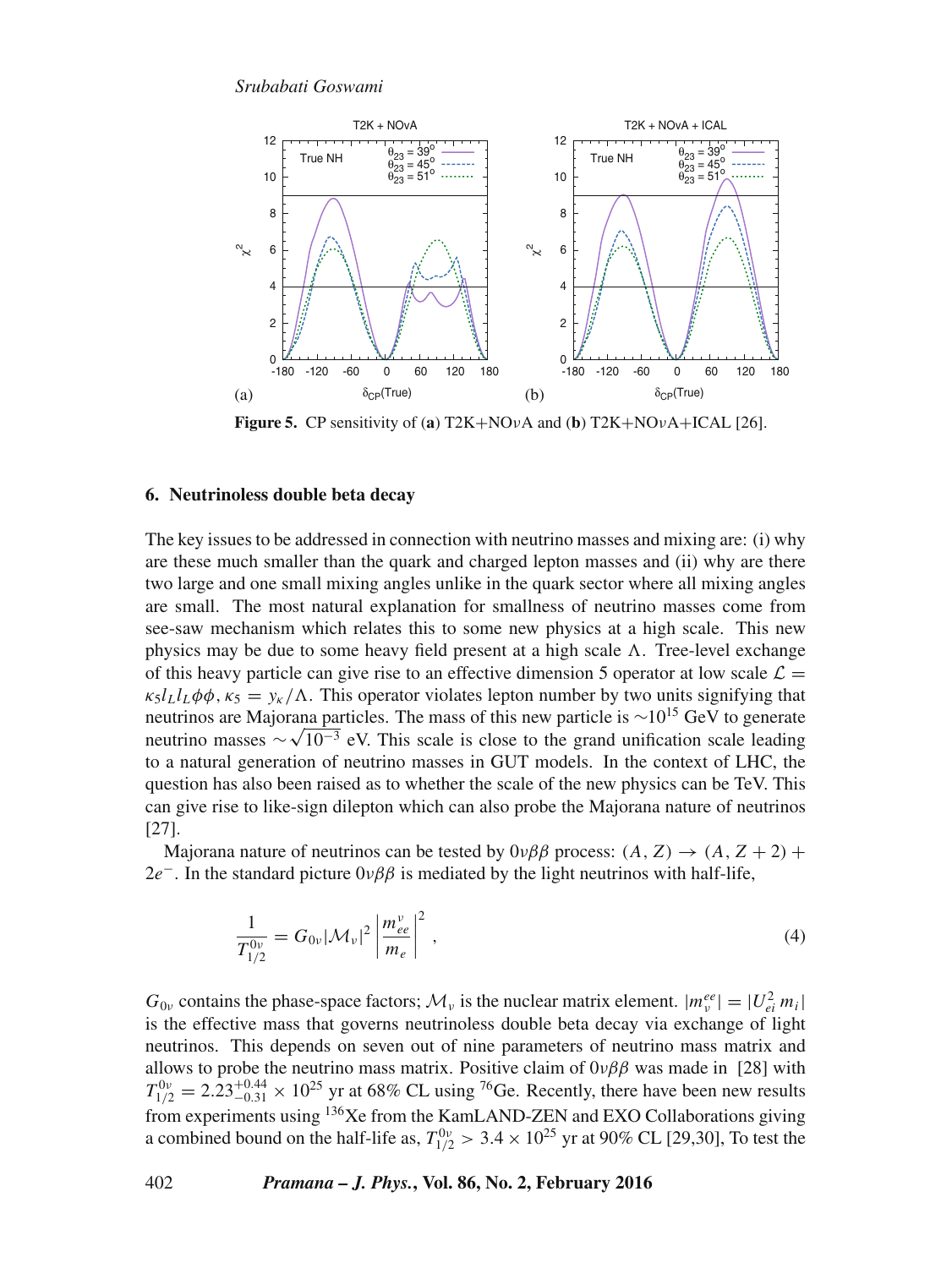compatibility between the claim in <sup>76</sup>Ge and the null results in <sup>136</sup>Xe, it is useful to study the correlation between their half-lives. Eliminating  $m_{ee}^v$ , one gets the equation

$$
T_{1/2}^{0\nu}({}^{136}\text{Xe}) = (3.61^{+1.18}_{-0.83} \times 10^{24} \text{ yr}) \left| \frac{\mathcal{M}_{0\nu}({}^{76}\text{Ge})}{\mathcal{M}_{0\nu}({}^{136}\text{Xe})} \right|^2.
$$
 (5)

Experimental bound on  $T_{1/2}^{0\nu}$  (<sup>136</sup>Xe) greater than the predicted value from the above equation would imply inconsistency with the positive claim. This was examined in [31] for nuclear matrix elements (NME) obtained by different groups. It was found that the claim in [28] is compatible with the combined limit in [29] for all the NME values, except the one given in [32]. The reason is the very small NME for  $136Xe$  in [32].

Recently, new data from phase I of GERDA experiment was published. This puts new limits on  $0\nu\beta\beta$  half-life of <sup>76</sup>Ge:  $T_{1/2}^{0\nu}({}^{76}\text{Ge})$  > 2.1 ×  $10^{25}$  yr at 90% CL [33]. The combined bound of this with other  $Ge$  experiments like HM [34] and IGEX [35] is  $T_{1/2}^{0\nu}({}^{76}\text{Ge}) > 3.0 \times 10^{25}$  yr at 90% CL. This bound disfavours the claim in [28] independent of NME uncertainties. Figure 6a shows the half-life of  $0\nu\beta\beta$  process in Ge for the canonical light neutrino contribution. The shaded region denotes the NME uncertainties. It is seen that this contribution by itself cannot saturate the GERDA+HM+IGEX limit for values of lightest neutrino mass favoured by cosmology, even after including NME uncertainties. Figure 6b shows the half-life after including additional contributions from a type-II TeV-scale left–right symmetric model (LRSM) [31]. In this, apart from the usual diagram via the light neutrino exchange, an additional  $W_R$  mediated diagram with heavy neutrino exchange is included [36]. From the figure it is seen that the current experimental bound can be saturated by hierarchical neutrinos in type-II LRSM for lower values of lightest neutino masses as well. In fact, for smaller values of masses, the experimental limit is crossed by putting a lower bound on neutrino masses as  $(2-3)$  meV (NH) and (0.03–0.2) meV for IH [31].

Apart from neutrinoless double beta decay, Majorana nature of the neutrinos in LRSM can also be probed by the same-sign dilepton signal in colliders originating from resonance production of N and its subsequent decay [27]. In this case, constraints complimentary to that of NH are obtained from  $0\nu\beta\beta$  which is shown in figure 7. However, for IH no such constraints are obtained because of cancellations.



**Figure 6.** The half-life for <sup>76</sup>Ge with the standard contribution (**a**) and in type-II LRSM (**b**). The current experimental bounds on half-life are shown [31].

*Pramana – J. Phys.***, Vol. 86, No. 2, February 2016** 403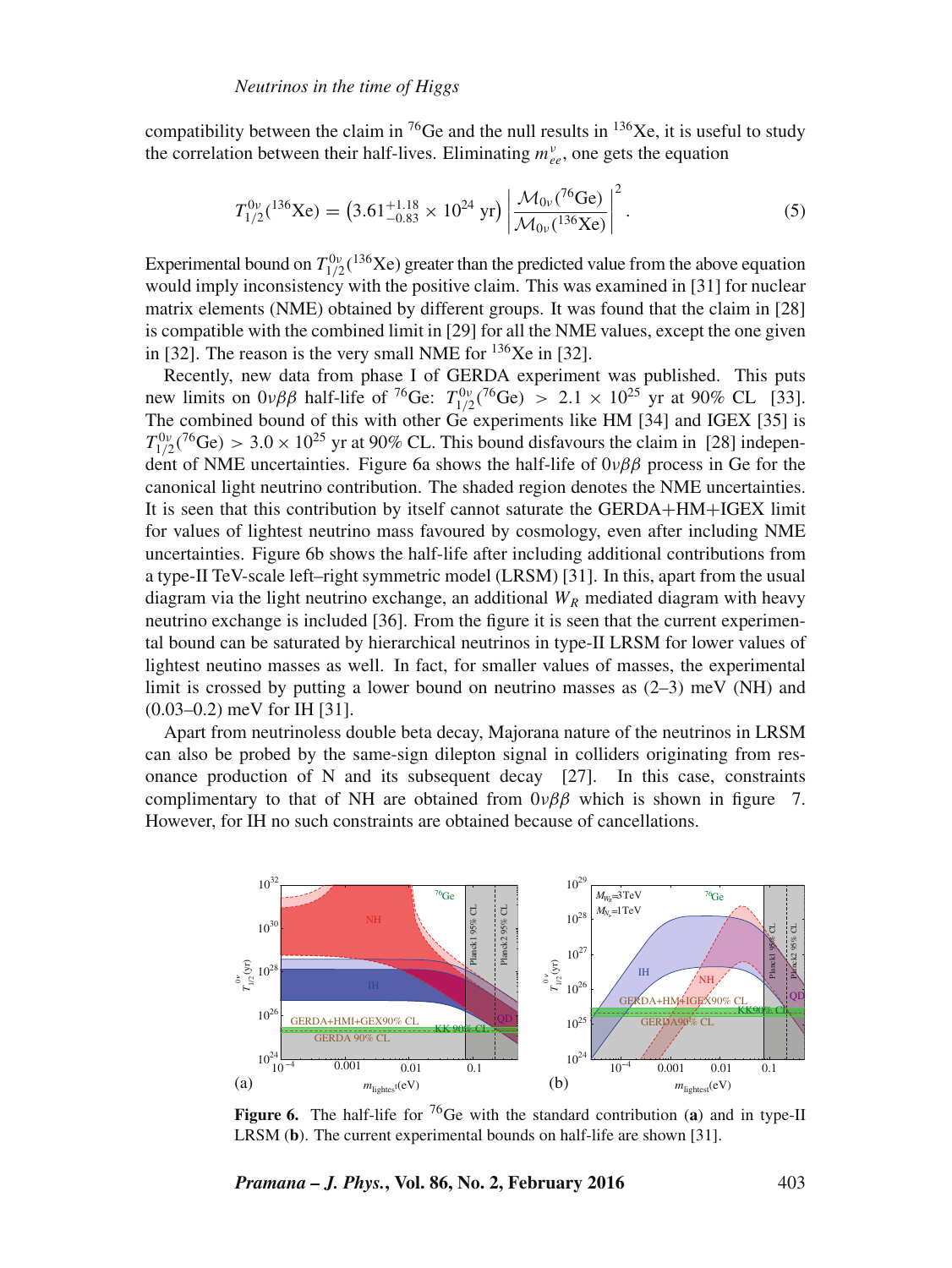

**Figure 7.** Complementarity between 0νββ and LHC in LRSM [31]. See also [37].

# **7. Conclusions**

From neutrino oscillation experiments we have information on mass squared differences and mixing angles. Two major unknown parameters are the sign of  $|\Delta m_{31}^2|$  and the leptonic CP phase  $\delta_{\rm CP}$ . Current-generation long baseline experiments T2K/NOvA and the future longer-baseline experiment LBNE/LBNO (or the unified initiative LBNF/ DUNE) are proposed to look for this. Synergy between various experiments, specially longbaseline and atmospheric experiments, could play an important role in planning future facilities. We demonstrate this by taking ICAL@INO as an example. Models of neutrino mass should explain the values of masses and mixing angles inferred from the data. Future high precision measurements on mixing angles, mass ordering and CP phase will help in restricting models. To conclude, neutrinos in the time of LHC provides a complimentary window to probe physics beyond the Standard Model.

## **Acknowledgement**

The author thanks M Ghosh and S Raut for their help with the figures presented.

# **References**

- [1] Planck Collaboration: P A R Ade *et al*, arXiv:1303.5076 [astro-ph.CO]
- [2] T2K Collaboration: K Abe *et al*, *Phys. Re*v*. Lett.* **107**, 041801 (2011)
- [3] RENO Collaboration: J K Ahn *et al*, *Phys. Re*v*. Lett.* **108**, 191802 (2012) Daya-Bay Collaboration: F P An *et al*, *Phys. Re*v*. Lett.* **108**, 171803 (2012) Double-CHOOZ Collaboration: Y Abe *et al*, *Phys. Re*v*. Lett.* **108**, 131801 (2012)
- [4] http://www.nu-fit.org/
- [5] D V Forero, M Tortola and J W F Valle, arXiv:1405.7540 [hep-ph]
- [6] F Capozzi, G L Fogli, E Lisi, A Marrone, D Montanino and A Palazzo, *Phys. Re*v*. D* **89**, 093018 (2014)
- [7] T2K Collaboration: Y Itow *et al*, hep-ex/0106019
- [8] NOνA Collaboration: D S Ayres *et al*, hep-ex/0503053
- [9] K Abe, T Abe, H Aihara, Y Fukuda, Y Hayato, K Huang, A K Ichikawa, M Ikeda *et al*, arXiv:1109.3262 [hep-ex]
- [10] A Stahl, C Wiebusch, A M Guler, M Kamiscioglu, R Sever, A U Yilmazer, C Gunes, D Yilmaz *et al*, CERN-SPSC-2012-021, SPSC-EOI-007